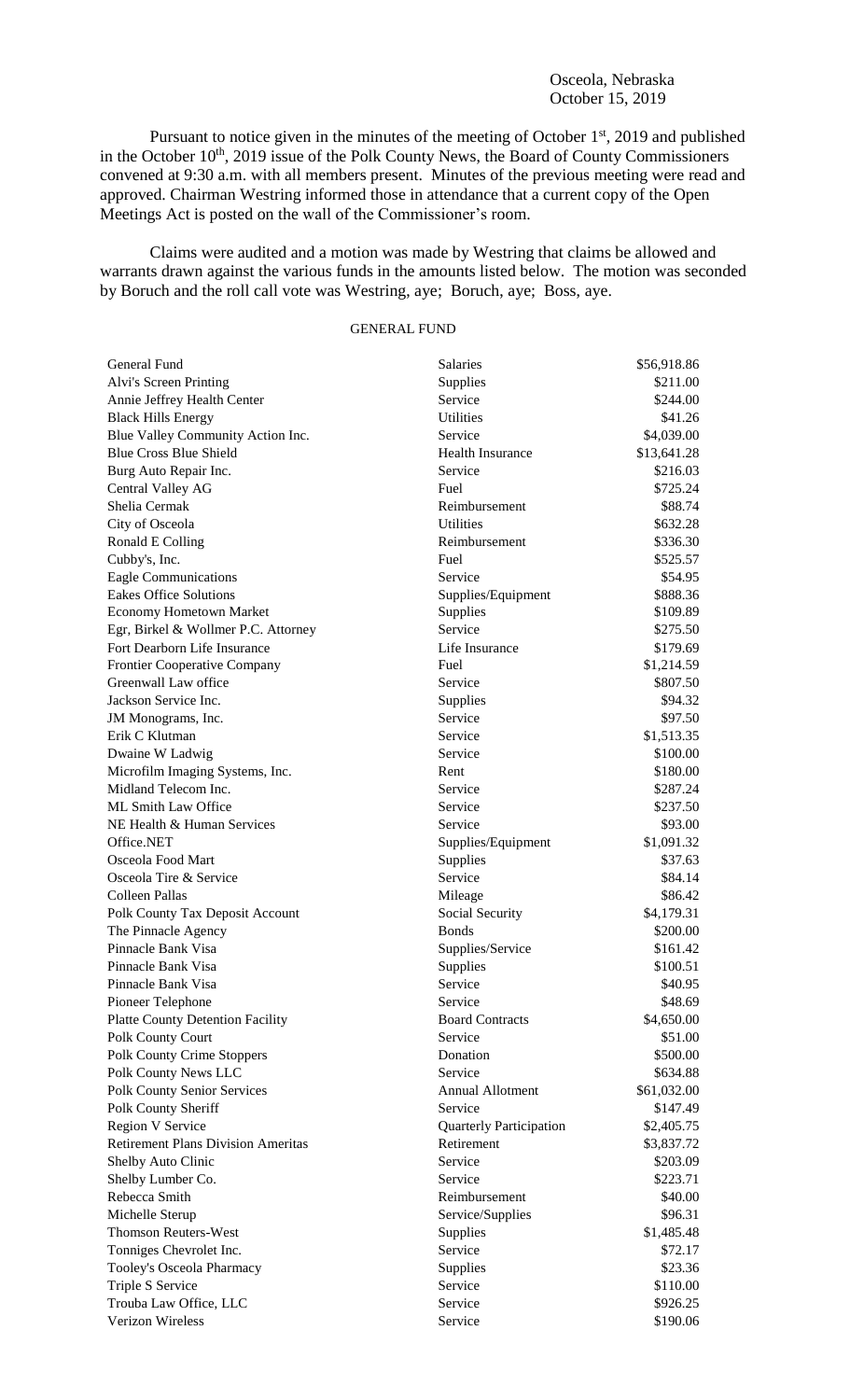| Watts Electric Company   | Rent             | \$600.00   |
|--------------------------|------------------|------------|
| Evette Watts             | Reimbursement    | \$87.00    |
| Windstream Nebraska Inc. | Service          | \$2,348.75 |
| Darla Winslow            | Service          | \$88.00    |
| Kim Winslow              | Service/Supplies | \$54.63    |
| York News Times          | Service          | \$19.95    |

## ROAD FUND

| Road Fund                                 | <b>Salaries</b>             | \$25,912.05 |  |  |
|-------------------------------------------|-----------------------------|-------------|--|--|
| <b>Black Hills Energy</b>                 | Service                     | \$58.16     |  |  |
| <b>Blue Cross Blue Shield</b>             | <b>Health Insurance</b>     | \$5,541.77  |  |  |
| Tyler Boden                               | Reimbursement               | \$40.00     |  |  |
| Burg Auto Repair Inc.                     | Service/Supplies            | \$70.38     |  |  |
| Central Valley AG                         | Fuel                        | \$543.74    |  |  |
| City of Osceola                           | Utilities                   | \$71.57     |  |  |
| City of Stromsburg                        | <b>Utilities</b>            | \$127.32    |  |  |
| Dale R Johnson Enterprises                | Gravel and Borrow           | \$23,151.49 |  |  |
| <b>Filter Care</b>                        | Service                     | \$78.80     |  |  |
| Frontier Cooperative Company              | Fuel                        | \$989.67    |  |  |
| Fort Dearborn Life Insurance              | Life Insurance              | \$87.72     |  |  |
| Gary's Plumbing LLC                       | Supplies/Service            | \$77.10     |  |  |
| Interstate Battery System of Nebraska     | Parts                       | \$126.95    |  |  |
| <b>Island Supply Welding Company</b>      | Supplies                    | \$68.40     |  |  |
| Johnson Sand & Gravel Co. Inc.            | Gravel and Borrow           | \$10,727.11 |  |  |
| Midwest Machinery & Supply Co.            | <b>Guard Rail/Posts</b>     | \$20.25     |  |  |
| Midwest Service & Sales Co.               | Culvers/Signs               | \$3,518.50  |  |  |
| NMC, Exchange LLC                         | Parts/Labor                 | \$11,633.00 |  |  |
| Officenet                                 | Equipment                   | \$51.75     |  |  |
| Osceola Food Mart                         | Supplies                    | \$9.51      |  |  |
| Overland Ready Mixed                      | Concrete                    | \$1,169.00  |  |  |
| Overland Sand & Gravel                    | Gravel and Borrow           | \$3,344.22  |  |  |
| Pioneer Telephone                         | Service                     | \$12.60     |  |  |
| Polk County News LLC                      | Service                     | \$10.82     |  |  |
| Polk County Tax Deposit Account           | Social Security             | \$1,946.91  |  |  |
| Polk Light & Water                        | <b>Utilities</b>            | \$122.15    |  |  |
| Polk Service & Repair, LLC                | Shop Supplies               | \$27.48     |  |  |
| Power Plan                                | Service                     | \$1,218.27  |  |  |
| <b>Rally Auto Parts</b>                   | Supplies/Service            | \$994.14    |  |  |
| <b>Retirement Plans Division Ameritas</b> | Retirement                  | \$1,615.49  |  |  |
| Sapp Bros. Petroleum, Inc.                | Fuel                        | \$9,435.40  |  |  |
| Shelby Lumber Co Inc.                     | Equipment                   | \$168.00    |  |  |
| Van Housen Excavation                     | Service                     | \$3,950.52  |  |  |
| Village of Shelby                         | <b>Utilities</b>            | \$90.50     |  |  |
| Windstream Nebraska Inc.                  | Service                     | \$246.07    |  |  |
|                                           | <b>SENIOR SERVICES FUND</b> |             |  |  |
| City of Stromsburg                        | Utilities/Rent              | \$635.33    |  |  |
| <b>Midwest Covenant Home</b>              | Service                     | \$15,707.87 |  |  |
| STR, LLC                                  | Rent                        | \$250.00    |  |  |
|                                           |                             |             |  |  |
| <b>INHERITANCE TAX FUND</b>               |                             |             |  |  |
| DAS State Accounting Central Financing    | <b>Computer Expense</b>     | 341.32      |  |  |
| MIPS Inc.                                 | <b>Computer Expense</b>     | 471.30      |  |  |
|                                           |                             |             |  |  |
|                                           | 911 EMERGENCY SERVICE FUND  |             |  |  |
| Windstream Nebraska Inc.                  | Service                     | 467.20      |  |  |
| <b>WEED FUND</b>                          |                             |             |  |  |
| <b>Black Hills Energy</b>                 | Service                     | \$23.44     |  |  |
| City of Osceola                           | <b>Utilities</b>            | \$80.68     |  |  |
| Frontier Cooperative Company              | Fuel                        | \$367.64    |  |  |
| Polk County News LLC                      | Service                     | \$137.75    |  |  |
| Rally Auto Parts                          | Supplies                    | \$33.99     |  |  |